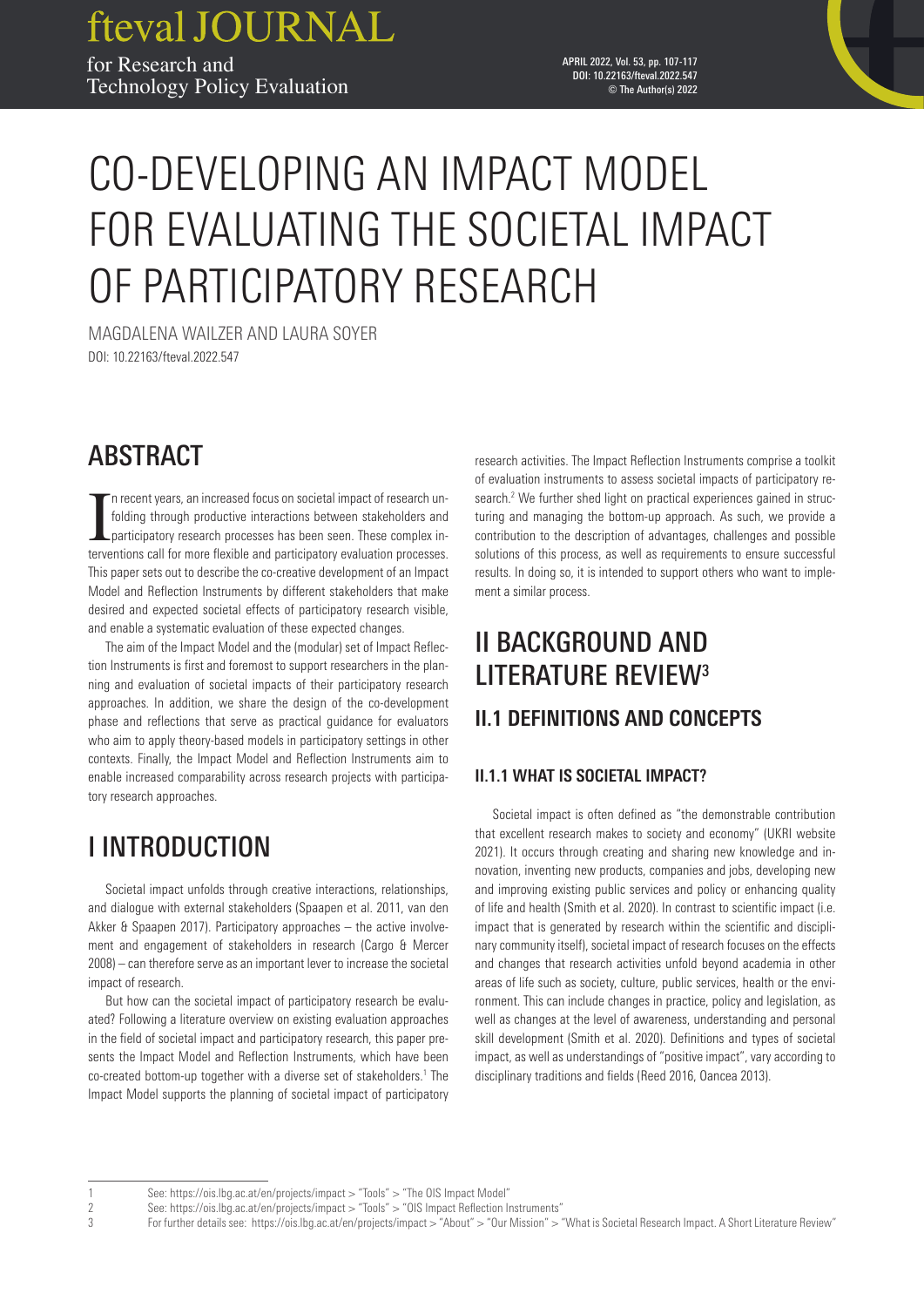### **II.1.2 WHAT IS PARTICIPATORY RESEARCH?**

Participatory research refers to actively involving and engaging stakeholders in the research process through various research designs, methods and frameworks (Cargo & Mercer 2008). Rather than subjects of research, stakeholders become part of the research process (Vaughn & Jacquez 2020); research is not carried out 'to', 'about' or 'for', but 'with' or 'by' them (Hayes et al. 2012). Stakeholders can participate in various stages along the research cycle (Hoekstra et al. 2020) and hold various degrees of power (Arnstein 1969).

Participatory approaches in science and research share overlaps with related concepts from different research fields and contexts, including:

- Open Innovation in Science (OIS), an umbrella term which refers to 'opening up' the scientific process through various strategies, such as applying open innovation approaches from business and industry (Beck et al. 2020). OIS is often also referred to in the context of Open Science and Open Data in Science, where the focus is specifically on the free use, re-use, distribution and publishing of scientific knowledge without legal, technological or social restrictions.
- Citizen Science, originally coined as a method to generate large amounts of data (Bonney et al. 2009), now applied more generally as an intentional engagement of the public in scientific research (Philips et al. 2018)
- Participatory Action Research, where researchers and practitioners collaborate to enable action (Baum et al. 2006)
- Transdisciplinary Research, describing efforts by researchers from different disciplines as well as external stakeholders, working jointly to create new conceptual, theoretical, methodological innovations that integrate and move beyond sectorial and discipline-specific approaches to address a common problem (Klein 2013)
- Responsible Research and Innovation (RRI), widely used in the context of the European Union, which aims to foster inclusive and sustainable research and innovation through co-creation and co-production with society (Owen & Pansera 2019)
- Patient Engagement or Public and Patient Involvement, which, although lacking a common definition, refers to the active involvement of patients in health care (Gallivan et al. 2012)

## **II.1.3 THE CONTRIBUTION OF PARTICIPATORY RE-SEARCH TO SOCIETAL IMPACT**

For scientific expertise to move into practice and policy settings, where it can progress towards societal impact, it needs to be disseminated and mobilized (Phipps et al. 2016). Only when research evidence, tools and methodologies are used to inform policy or practice outside a purely academic setting, it can unfold societal impact and have an effect on the lives of beneficiaries. This concept is referred to as *Research Uptake* (Phipps et al. 2016). Implementation and practical use of research findings are thus dependent on non-academic partners and stakeholders applying and using them.

Societal impact unfolds in a non-linear way along different pathways – the *Pathways to Impact.* The process of creation is thus inherent to the societal impact produced. In order to achieve research uptake and thus ultimately achieve societal impact, *productive interactions* between researchers and non-academic actors along the research process are vital. Productive interactions refer to exchanges between researchers and stakeholders where both scientifically robust and societally relevant knowledge is produced and valued (Spaapen et al. 2011). Whenever these interactions lead to efforts by non-academic actors to use or apply research results – research is taken up into practice – they are productive. This means, productive interactions represent moments where societal stakeholders influence scientific actors and vice versa (Muhonen et al. 2019) and where both scientific and societal value is generated as a result.

The concepts of research uptake and productive interactions show that societal impact is less about a specific outcome or end product, but more about a process of relationship-building, dialogue and engagement with different research audiences throughout the research process. Therefore, co-production and collaboration between researchers and other stakeholders along the impact pathway usually accelerates the creation of societal impact of research (Phipps et al. 2016). Participatory research approaches, marked by interactive processes that aim to generate knowledge collaboratively through trust, dialogue and collaborative partnerships, can thus serve as important vehicles to achieve societal impact (Greenhalgh et al. 2016, Reed 2016).

## **II.2 EVALUATING SOCIETAL IMPACT AND PARTICIPATORY RESEARCH**

## **II.2.1 EVALUATING SOCIETAL IMPACT**

In recent years, there has been an increasing shift of focus on the contributions and value of science for society - a focus on societal impact of research (Bornmann 2012). However, societal impact of research proves more difficult to be attributed and evaluated than scientific impact (Smith et al. 2020). Challenges include causality and attribution due to complex environments and simultaneous developments, as well as long time spans for societal impact to unfold (Felt & Fochler 2018). Basing impact evaluation on simplistic, linear assumed relationships between research evidence and positive societal change is thus unwise (Felt & Fochler 2018, Smith et al. 2020, Rymer 2011). Evaluation approaches thus have to be considered carefully, as they can lead to unintended consequences of incentivizing, measuring and rewarding impact (Smith et al. 2020).

In the context of societal impact evaluation, evaluation methods are best understood as the process of collecting, contextualizing and interpreting data to assess significance, reach and attribution of societal impacts from research (Reed et al. 2021, Bornmann 2012). They include quantitative measurements, qualitative approaches in form of narrative accounts and case studies and approaches that emphasize interaction, communication patterns and knowledge mobilization between research and societal stakeholders.

Following a typology provided by Reed et al. (2021), three major evaluation approaches of societal impact are known:

• Systems analysis methods are usually used ex-post to examine whether a particular research activity or project was necessary to cause or make a significant contribution to societal impact. They combine a range of qualitative (e.g. interviews, questionnaires, focus groups) and quantitative (e.g. process-based mod-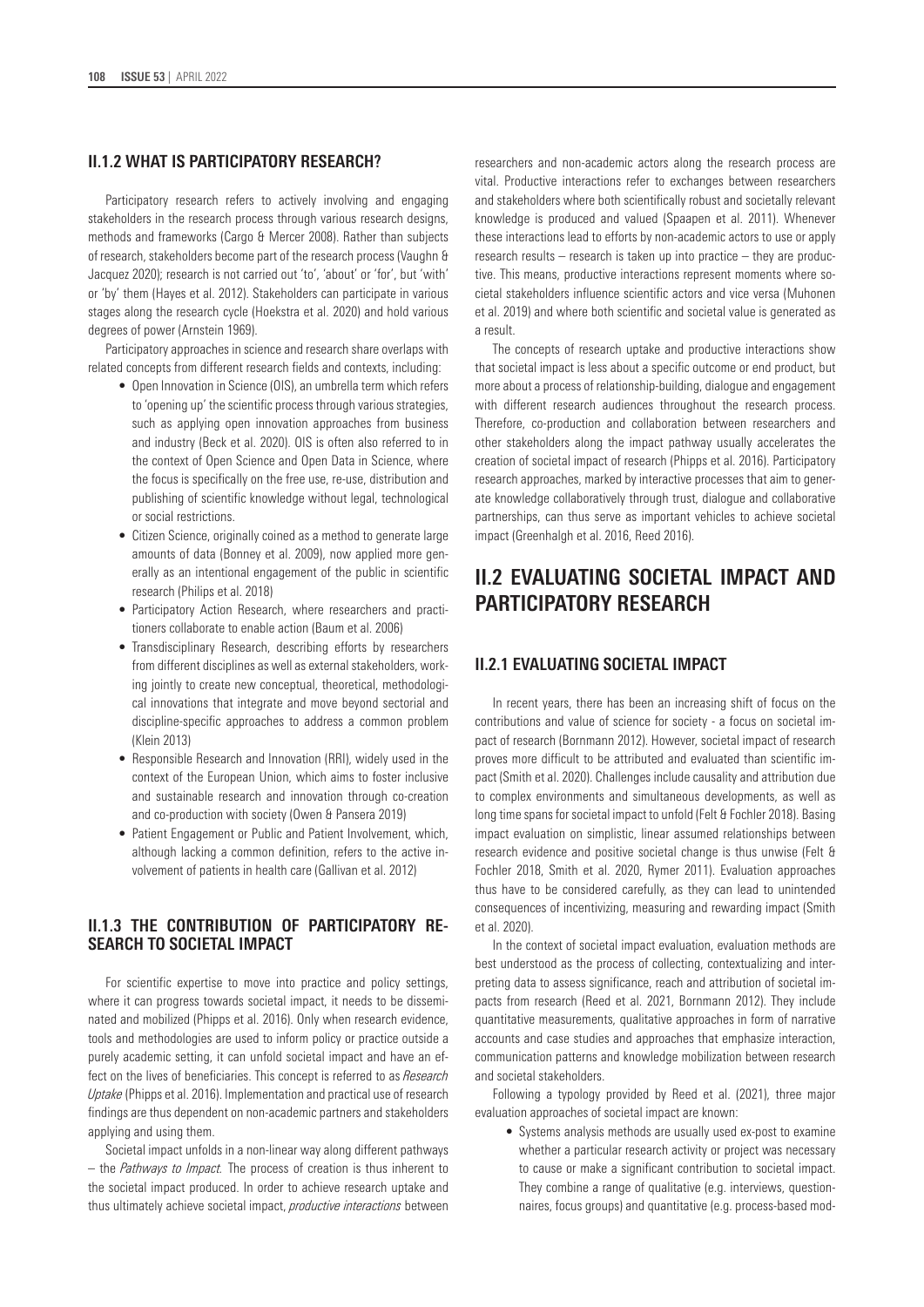els such as modelling techniques) research methods to allow a detailed understanding and mapping of causal links from research to impacts (Reed et al. 2021).

- *Indicator-based approaches* are often used for societal impact planning at the beginning of or before the start of a research activity (Reed et al. 2021). At the heart of these are *Theory of Change approaches* (e.g. logic models), linking resources and activities to outputs, outcomes and impact through causal chains and equipped with indicators (Reed et al. 2021) (see chapter 2.4). One prominent example is the Payback Framework mostly used in a health service research context (Donovan & Hanney 2011, Bornmann 2012).
- *Textual, oral and arts-based methods* build impact narratives and cases detailing in how far research activities were necessary to cause societal impact using multiple sources of evidence for attribution (Reed et al. 2021). Textual methods (e.g. qualitative data from interviews and focus groups) enable a more nuanced, subjective understanding of lived experience and values (Reed et al. 2021). Arts-based methods (e.g. participant observation, oral history and storytelling, as well as poetry, fiction, dance, theatre) are especially fruitful in situations where access to the emotional realms of life is desirable or when working with vulnerable groups (Reed et al. 2021).

### **II.2.2 EVALUATING PARTICIPATORY RESEARCH**

With an increase in participatory research practices, evaluating such endeavors becomes increasingly important to justify the resources invested and show proof of the multitude of potential they promise (Barber et al. 2012, Kieslinger et al. 2018, Reed et al. 2018). However, due to the non-linearity and complexity of participatory research processes and pathways, evaluation is challenging or even not feasible (Reed et al. 2018, Barber et al. 2012).

The evaluation of participatory research can focus on the design and process or on the outcome and impact of participatory research (e.g. Kieslinger et al. 2018, Boivin et al. 2018, Reed et al. 2018). Impact can be separated into different domains: In a recent screening of relevant literature in the field, Wehn et al. (2021) distinguish between societal impact, economic impact, environmental impact, science and technology impact and governmental impact. Most evaluation frameworks aim to assess the field of societal impact where differentiations are made between the impact on individuals and collective impact. Drawing from practice, Barber et al. (2021) find that evaluating the impact of participatory research on individuals (e.g. researchers, members of the public) is more feasible than evaluating the overall quality, usefulness or large-scale impact of participatory research. Individual-level societal impact indicators could include indications of new knowledge or skills, challenged assumptions or deepened understanding.

While the evaluation of design and process of participatory research is not the main focus of this paper, it should be noted that evaluating the design of participatory research processes early on could allow for an adaptation, which in turn improves the delivery or outputs of them and thus increases the likelihood of impacts arising from it (Reed et al. 2018). In practice, participatory processes are evaluated more often, while outcomes, if reported, are mainly self-reported and perceived (Boivin et al. 2018, Bührer et al. 2021).

Literature largely calls for a mixed methods approach to evaluate participatory research (e.g. Kieslinger et al. 2018, Barber et al. 2012, Wehn et al. 2021). Evaluation of participatory research could thus consist of a combination between different methods such as observations, qualitative interviews, quantitative surveys, statistics, focus groups and document analyses (Kieslinger et al. 2018, Wehn et al. 2021).

Reed et al. (2018) suggest that some methodologies common in societal impact evaluation could also serve to evaluate participatory research. For example, *Theory of Change approaches* (e.g. logic models) could be used by structuring them around the goal pursued with the engagement. *Contribution analyses* could provide an account of the contribution story of participatory research for each stage of the pathway. Finally, *outcome mapping* could help to identify the changes desired in participating partners, develop strategies to achieve them and then monitor these changes to track them (Reed et al. 2018).

There are no commonly established indicators to evaluate participatory research (Kieslinger et al. 2018) and specific indicators provided in participatory research evaluation frameworks are scarce (Wehn et al. 2021).

### **II.2.3 PARTICIPATORY EVALUATION**

Participatory evaluation refers to situations where stakeholders of a program or policy are involved in evaluation decision-making and reports together with an external evaluator (Turnbull 1999). Thus, participatory evaluation is conducted through a partnership between professional evaluators, as well as practitioners, policy decision-makers or the interested public of a program or policy (Cousin & Whitmore 1992). Participatory research approaches call for participatory evaluation. Bornmann (2012) argues that qualitative evaluation of societal impact should not be dominated exclusively by scientists, as they often have trouble discerning the societal impact of research. Instead, researchers and external stakeholders should jointly evaluate participatory research.

On the one hand, participatory evaluation increases the likelihood of the use of evaluation results and provides a voice to often unheard groups, which enriches public debate. However, poor quality evaluation through unbalanced participation or unresolved conflict decreases the likeliness of results to be used (Plottu & Plottu 2011). While evidence of benefits of participatory evaluation on learning, evaluation capacity building or the use of evaluation can be found, contradictory or unintended effects are also documented (Smits & Champagne 2008). For participatory evaluation to be effective, the process needs to be properly managed so as to ensure a balanced expression of viewpoints among participants (Plottu & Plottu 2011).

### **II.2.4 THEORY OF CHANGE APPROACH**

To respond to the complex nature of evaluating the societal impact of participatory research, more flexible evaluative approaches, such as developmental (e.g. Patton 1994) or realist (e.g. Pawson & Tilley 1997) evaluations are required. Theory-based evaluations, which identify and test causal processes, are particularly suitable to evaluate research contributions in complex systems and thus provide potential to evaluate participatory research and research that crosses disciplinary boundaries (Belcher et al. 2020). Recommended and widely used in practice in both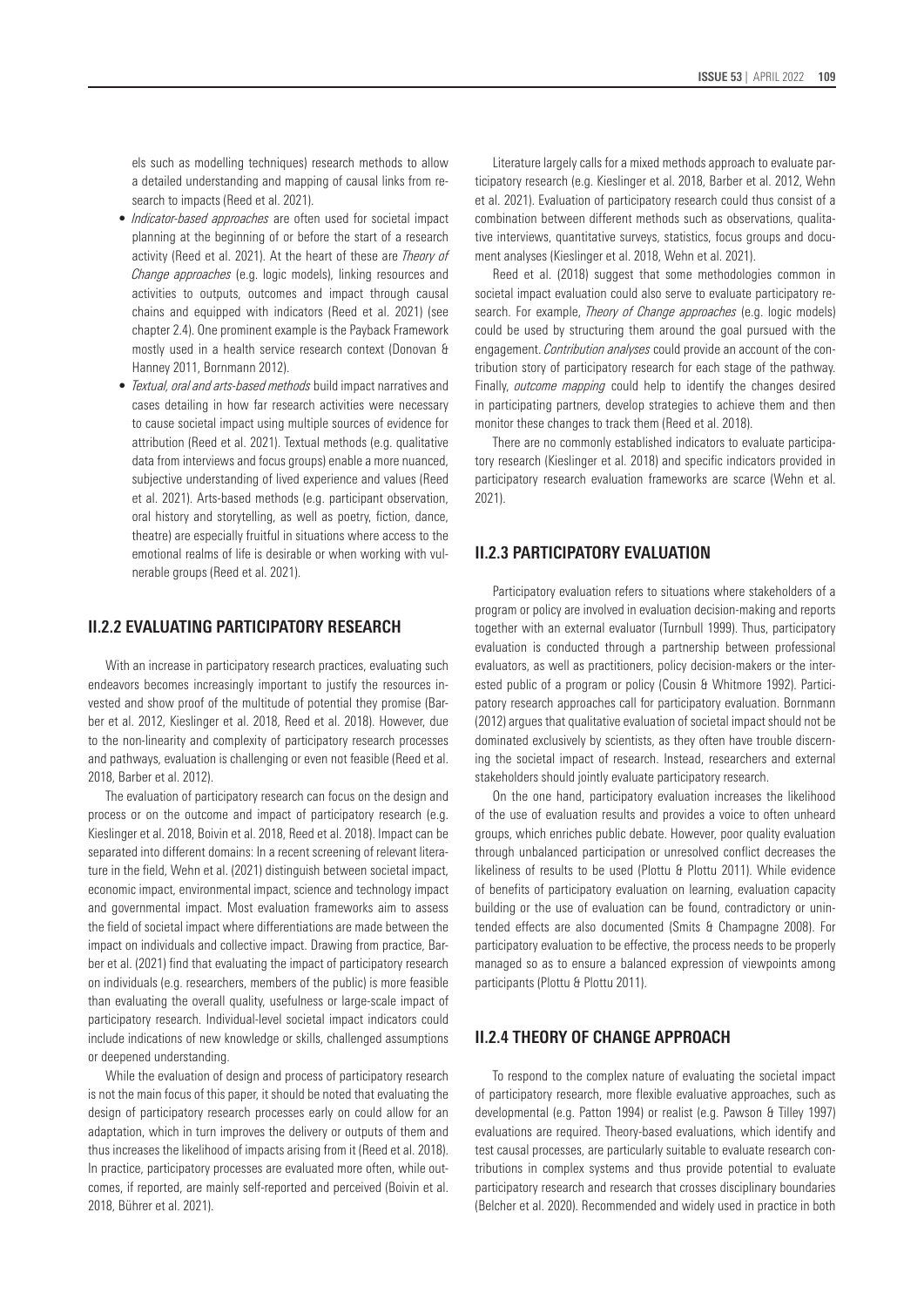societal impact evaluation and participatory research evaluation are Theory of Change approaches (Reed et al. 2018, Reed et al. 2021).

Theory of Change approaches show how different resources, inputs and activities are linked to specific outputs, outcomes and overall impact and objective. They trace causal chains from research to impact based on anticipated logical frameworks or a Theory of Change. They involve the identification of activities, impact indicators and research objectives, either through an expert-led top-down or co-creative bottom-up approach with relevant stakeholders. One advantage is their ability to standardize the collection of data in the creation of case studies that are easily comparable and thus transferrable to different disciplinary contexts (Reed et al. 2021).

Theory of Change approaches can be used as an integrative framework for the design and analysis of evaluations using multiple methods. Data from multiple methods can be analyzed and interpreted together in order to enable greater insight into a program's operations and effectiveness (Caracelli & Greene 1997).

## III THE IMPACT MODEL AND REFLECTION INSTRUMENTS

This chapter explores the intention and goal as well as the approach used – based on the reviewed literature – to develop an underlying model for evaluating societal impacts. It further details the development process of the Impact Model and the Reflection Instruments.

## **III.1 INTENTION AND GOAL**

The Ludwig Boltzmann Gesellschaft Open Innovation in Science Center (LBG OIS Center) is a Competence Center and a leading international hub for investigating and experimenting with Open Innovation research practices. Since its foundation in 2016, the LBG OIS Center has been supporting and enabling researchers in applying participatory research. In the course of our work, we wanted to know: (a) How do we know that participatory research leads to societal impact and, most importantly (b) what changes does participatory research lead to. Rather than evaluating the overall societal impact of a specific participatory research project, we wanted to find a mechanism to evaluate effects of the participatory approach used in a research project. This would allow us to draw comparison on the societal impact of participatory research projects (due to the participatory methods applied) across all fields and disciplines.

Therefore, we set out to co-creatively develop a comprehensive Impact Model for participatory research that would describe how participatory research leads to societal changes and, ultimately, societal impact. In addition, we wanted to develop an evaluation toolset (that we called Reflection Instruments) to systematically evaluate these societal changes. The resulting Impact Model should help researchers to plan their participatory research projects and to identify societal impacts. The Reflection Instruments, meanwhile, should support them in establishing simple and practicable mechanisms to receive regular feedback on whether and in how far these societal changes are being achieved through their participatory research.

## **III.2 ANCHORAGE IN LITERATURE**

To develop the Impact Model, we focused on societal impacts, rather than scientific impacts. In line with the recommendation formed by Barber et al. (2012), we focused on societal impacts on an individual scale. As previously suggested (see chapter 1.3), we adhere to societal impact concepts suggesting that collaborative partnerships will lead to an increased relevance of research findings and an increased motivation to use and apply these findings in (institutional) practices. Therefore, we consider the pathway of societal impact through individuals a valid instrument to achieve research uptake and thus societal impact on a collective and institutional level. At the same time, the perspective of societal impact through the lenses of individuals allows for a more direct and practical implementation of the Reflection Instruments.

As Theory of Change approaches are common in both the evaluation of societal impact and of participatory research (Reed et al. 2018, Reed et al. 2021), we decided to follow the structure in the development process of the Impact Model. For the development of the Reflection Instruments, we aimed to have a mixed-methods approach represented as recommended in literature (e.g. Wehn et al. 2021, Reed et al. 2021, Staley 2015). While we were aware of the multitude of challenges in evaluating societal impact, such as the time lag between the participatory research conducted and the societal impact unfolded (see chapter 2.1), we wanted to focus on practicability and usability of the Impact Model and Reflection Instruments for researchers. Therefore, we decided to rely on Reed et al.'s (2018) suggestion that the evaluation of the design and process of the participatory research project can ultimately increase the likelihood of impacts arising from them, as interventions throughout the process are made possible. The development of Reflection Instruments was thus aimed to enable a use during the process of a participatory research project. This is where collecting data is most feasible for researchers and the information the data provides serve as important anchors for societal impact.

Many frameworks are developed top-down rather than co-created beyond the piloting phase (e.g. Boivin et al. 2018). While the last step – refining and sharpening the indicators of the Reflection Instruments – was not conducted collaboratively, we tried to go a step further than merely piloting the Impact Model and Reflection Instruments collaboratively and also involved our stakeholders in identifying and defining methods and indicators. This step was particularly new, as non-evaluation experts were invited to develop evaluation tools.

## **III.3 THE DEVELOPMENT PROCESS**

To develop the Impact Model, as well as instruments and methodologies to reflect on the impact elements, we worked together with *Measury4 ,* a social research organization, who supported us in the design and implementation of the co-creative process.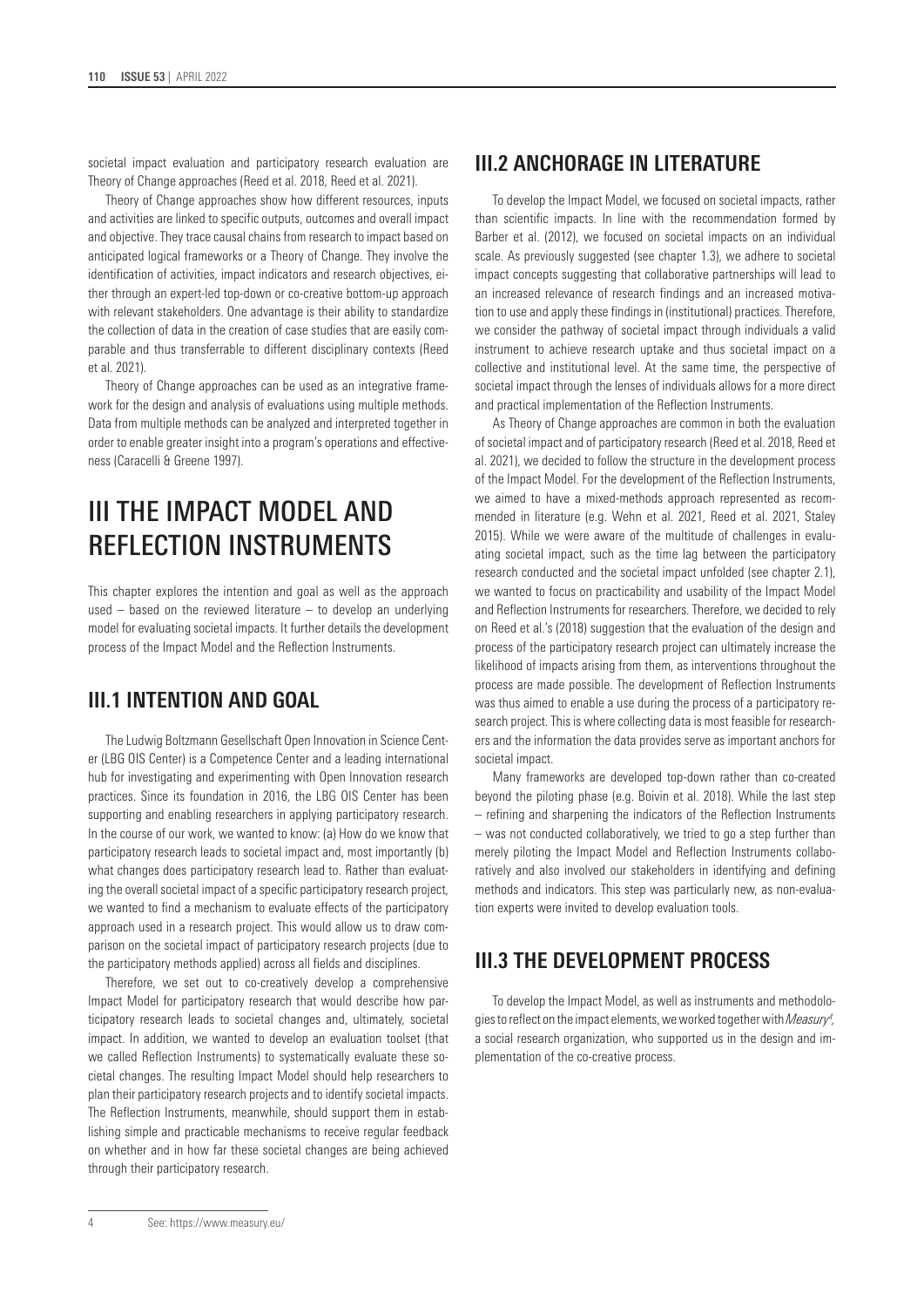### **III.3.1 DEVELOPING THE IMPACT MODEL**

Based on the theoretical concept of the Theory of Change and a stakeholder mapping process, two co-creative workshops were designed around the question "What effects should participatory research approaches have". To reflect on this question, four initiatives of the Ludwig Boltzmann Gesellschaft (the initiative *Crowdsourcing Research Questions in Science,* the interactive workshop design *Ideas Lab*, two capacity building programs, open governance structures<sup>5</sup>) were chosen as examples to guide the process.

The first workshop was held in November 2018 and brought three stakeholder groups from within and outside the LBG to the table: researchers, who work with or are affected by participatory research approaches, practitioners, who are affected by participatory research approaches (e.g. professionals who apply research results in practice) and the community, such as patients or the public affected by participatory research approaches (e.g. by providing expert knowledge). To enable the application process of a complex topic, the activities of the mental health research groups *D.O.T. – The Open Door<sup>6</sup>* and *Village<sup>7</sup>* were used as a basis for application during the workshop. All workshop participants had had previous experience with participatory research in different roles and could therefore speak from personal experience of changes arising due to participation.

The second co-creative workshop in February 2019 brought three stakeholder groups from within and outside the Austrian research context to the table: policy-makers, government actors who formulate policies and thus influence the use of participatory research approaches (e.g. by passing laws), funders, who provide funding and thus influence the use of participatory research approaches (e.g. by defining funding criteria), and the media and thought leaders, non-governmental organizations, journalists or other activists representing civil society at large and thus influence the use of participatory research approaches (e.g. by promoting their value). Due to the macro-perspective of these stakeholder groups, no specific research project was used as a basis for application; rather, participatory research and its long-term effects on the political and societal landscape in general were considered.

In the workshops, participants brainstormed desired changes from participatory research in small groups. Then, they structured and developed pathways together. The effects identified in both workshops were then synthesized and laid out in a unified Impact Model, which underwent several feedback cycles and was continuously refined and sharpened. The Impact Model was then transferred to a playful illustration with symbols for each element, corresponding definitions and affected stakeholders.<sup>8</sup> It encourages a deepened discourse with the different pathways to impact of research involvement methods.



#### **Figure 1** The Impact Model (see footnote 7 for higher resolution picture)

<sup>5</sup> See: <https://ois.lbg.ac.at/en>

<sup>6</sup> See: https://dot.lbg.ac.at/

<sup>7</sup> See: https://village.lbg.ac.at/

<sup>8</sup> See: https://ois.lbg.ac.at/en/projects/impact > "Tools" > "The OIS Impact Model"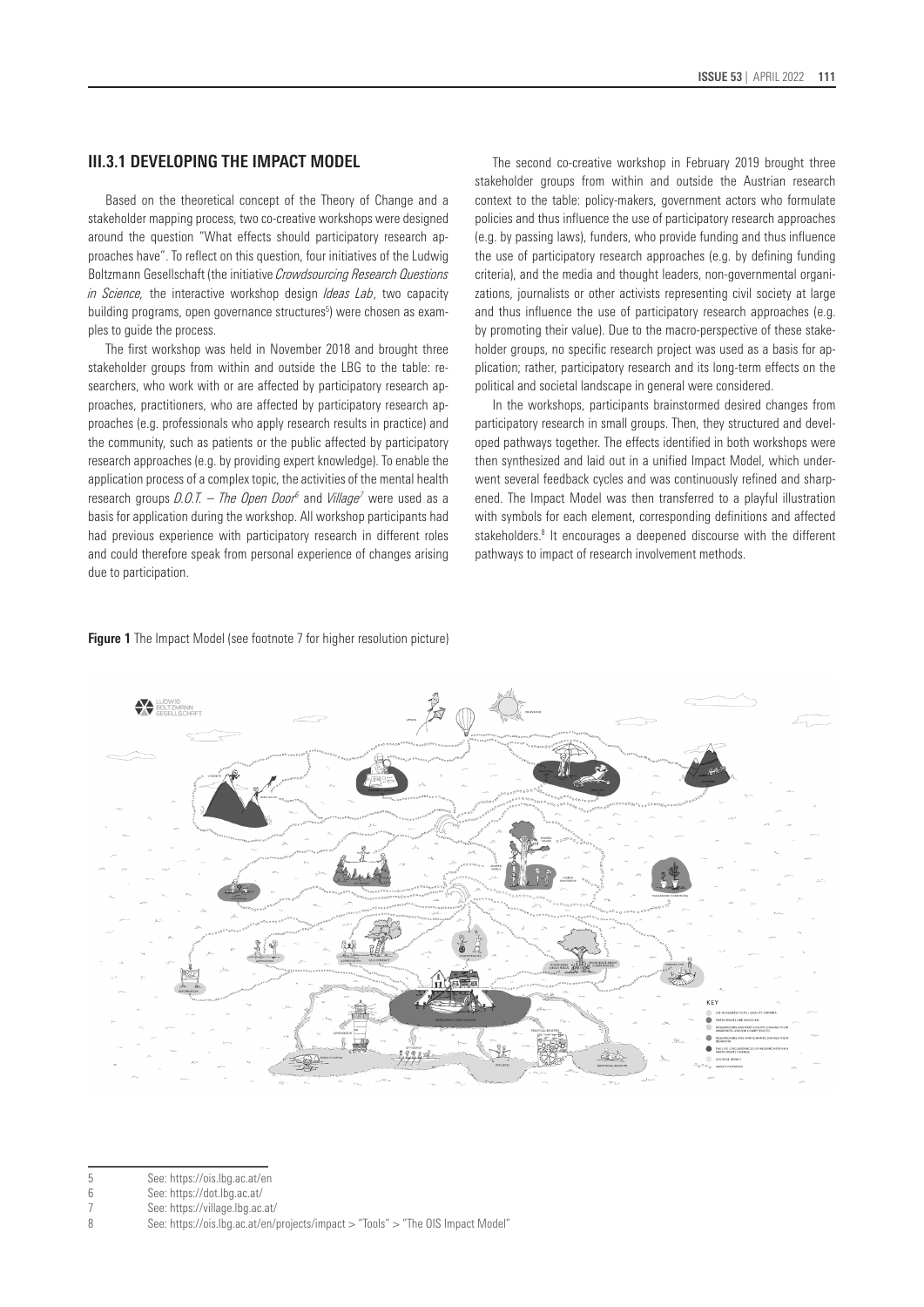The Impact Model consists of different elements: first, it demonstrates what quality criteria participatory research approaches should fulfill (Output / Level 2) to allow effective participation. Once involvement takes place (Output / Level 3), it shows how this involvement will lead to a change in awareness, knowledge, attitude, motivation, skills (Outcome / Level 4), change in actions and behavior (Outcome / Level 5), and, finally, change in the life circumstances (Outcome / Level 6) of all participants involved in a participatory research process. Together, these effects foster more societally relevant research and lead to a higher probability of societal uptake of research results (Impact / Level 7).

To test the Impact Model, we invited the LBG research group Village to apply the model to their research approaches. The research group Village aims to support children of mentally ill parents through building networks of formal and informal support systems in Tyrol. In the codevelopment phase of the research group, the research team involved practitioners in designing these practice approaches and tools in order to identify support structures for children with mentally ill parents. The application of the Impact Model to practice introduced an additional impact element and allowed to refine existing definitions in the Impact Model.

## **III.3.2 DEVELOPING THE REFLECTION INSTRUMENTS**

To derive useful methodologies and instruments to evaluate and reflect on the impact elements of the Impact Model, we worked together with an ongoing participatory research project: the mental health research group *Village* and participants of their co-development process. In a co-creative workshop with participants of the involvement process in November 2019, we worked with researchers – who set up and were involved in the co-development process of the LBG research group Village and practitioners –, experts of practice (e.g. social workers, psychologists) – who were involved in the co-development process of the research group Village –, as well as community members (i.e. patients and the public). The challenge we faced was to co-develop evaluation approaches together with non-evaluation experts. In order to do this, we asked participants of the workshop to consider each change element individually and ask themselves how they saw this change unfolding in their own experience in the participatory process. After collecting examples from their own experience, they then brainstormed ways and methods how this change could be seen and thus evaluated. In addition, they were specifically asked to raise expectations on the kind of information that is meaningful to them. Then, participants selected a change element and built and pre-tested prototypes of Reflection Instruments.

Based on the input received from participants of the participatory research process at the research group Village and in line with the literature (e.g. Reed et al. 2018), we used a mixed-methods-approach to evaluate the different change elements of the Impact Model. These change elements serve as a basis for the Impact Reflection Instruments: a set of different instruments to be used at different time points along a research project applying participatory research approaches.<sup>9</sup> Together, the Reflection Instruments provide a comprehensive picture of the extent to which these methods lead to changes in awareness and competencies, behavior and life circumstances of all stakeholders and, ultimately, societal uptake and impact. They include:

- **Participation Check:** A template for a short questionnaire that provides instant feedback after all participatory research activities (e.g. workshops, meetings) on the design of these participatory research approaches based on quality criteria defined in the Impact Model.
- **Desk Research**: A guideline with suggestions for data to be collected in low-effort desk research (e.g. social media or website analysis, participant lists) as a basis for regular analyses.
- **Qualitative Interviews with Experts of Practice and Researchers:** Two templates for qualitative interviews with both Experts of Practice (i.e. all practitioners, members of the public or policy makers involved in the research project) and researchers to be applied mid-way through the project. These interviews provide valuable insights to adapt and improve the project design.
- **Guided Team Reflection:** A guideline for discussion items for an internal reflection meeting of the research team responsible for designing the research process at later stages of the process. The aim is to reflect on the involvement process and identify late-stage interventions and implications for future research projects.
- **Quantitative Surveys with Experts of Practice and Researchers:** Two questionnaire templates for both Experts of Practice (i.e. all practitioners, members of the public or policy makers involved in the research project) and researchers to be applied at the end of the project. The aim is to provide insights into the experience of the entire involvement process, as well as to uncover short-term effects and impacts.
- **Focus Group:** A guideline and question template for a focus group reflection meeting with a selected group of stakeholders to be applied a year after the project has ended. The aim is to uncover medium- and long-term effects and impacts of the involvement process.

The Reflection Instruments can be used as a complete evaluation of the participatory research approach applied in a research project. However, they are flexibly designed and can also be used interdependently (e.g. one instrument only). In addition, each element (e.g. each question of the qualitative interview guideline or the quantitative survey) of the Reflection Instruments is specifically coded in line with the change elements of the Impact Model. This means, questions can be selected in line with what changes the organizers of the participatory research activity are primarily intending to address. To make planning an evaluation of participatory research easier for research teams, on the interactive website each change element of the Impact Model can be selected and possibilities for its evaluation with different methodologies of the Reflection Instruments will be displayed.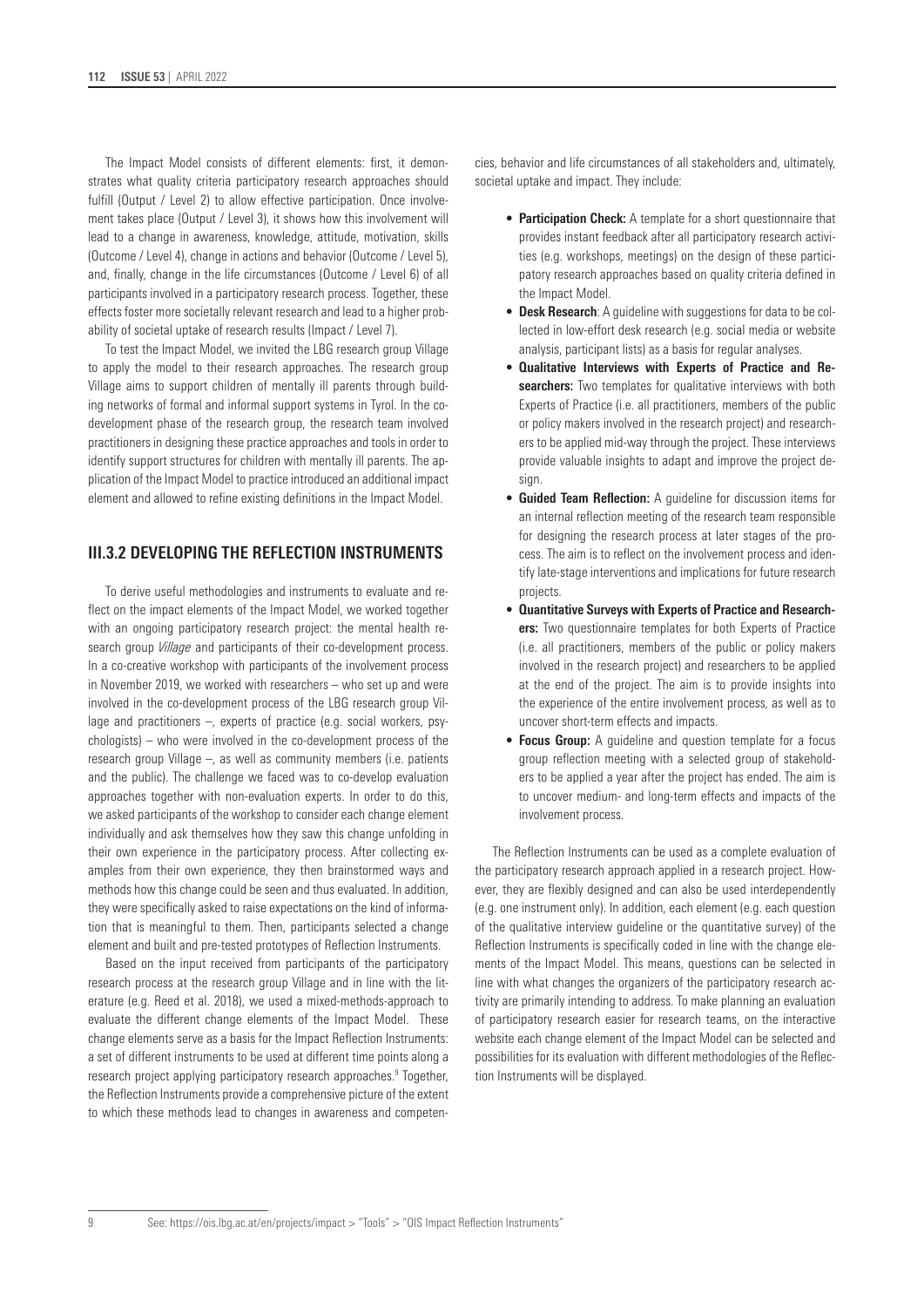#### **Figure 2** Timeline of Reflection Instruments



## **III.4 REFLECTION AND LEARNINGS**

In this paragraph, we aim to provide our reflections on two aspects: first, we want to shed light on the advantages and challenges we faced in the process of applying the Theory of Change. Evaluators who aim to use this approach should gain insights into our experiences to better manage change processes in the future. Second, we want to highlight what the outcome of our process – the Impact Model and Reflection Instruments – can be used for in participatory research practice and where limitations apply.

## **III.4.1 REFLECTIONS ON MANAGING THE LBG IMPACT MODEL BASED ON A THEORY OF CHANGE PROCESS**

Developing the Impact Model and Reflection Instruments using the Theory of Change approach had several advantages: first, the use of the Theory of Change structure enabled a co-creative development which represented diverse views. Perceptions on the (desired) changes and societal impact of participatory research can differ across stakeholder groups (researchers, for example, can wish for different societal changes than relevant for the involved public). The Theory of Change approach made it possible for all voices to be heard and considered. Enriching discussions and feedback loops fostered through the diverse representation of stakeholder groups, particularly refining wording and definitions, led to in-depth reflections and ultimately deeper understanding of the topic. Overall, this led to a more comprehensive model. Second, the Theory of Change approach allowed for a non-biased and bottom-up approach: Rather than top-down suggesting how participatory research leads to societal change and the subsequent risk of bias, we were able to develop expected pathways to impact from the beginning. Third, the Theory of

Change approach, which has been tried and tested in different contexts, provided a lose structure for orientation, but still allowed for a highly individualized development of the contents: The input-output-outcomeimpact structure enabled stakeholders with very different backgrounds (some had more, some less contact with the topic) to think about the pathways to impact in a structured way, but gave flexibility in determining what these changes may be.

Along the development process, we experienced some challenges: first, we needed to enable diverse stakeholder groups with different ties to the topic to speak the same language. We decided to split up the co-development process of the Impact Model into two workshops to allow us to keep a certain level of depth by grouping our stakeholders in (somewhat) similar groups (see chapter III.3.1). This stakeholder differentiation approach worked well: though the two workshops to develop the Impact Model were structured differently due to different target groups and their different experiences and touchpoints, their results – i.e. the change elements developed - complemented each other after some language and wording adaptations. A second challenge we experienced was inviting non-evaluation experts to contribute to developing evaluation methods in the third workshop. We solved it by asking participants for personal examples for each change level, so as to deduce ways and methods of evaluating these experienced changes without participants needing expertise in the field of evaluation. This strategy was successful and shows that involving non-experts of evaluation in developing evaluation methods can work with the right translation strategies. The added benefit of this approach was that we simultaneous uncovered several effects of the participatory research on participants in their practice example that had not yet been known to the research group Village.

In applying the Theory of Change to practice in the co-creative development of the Impact Model, we identified several success factors: first,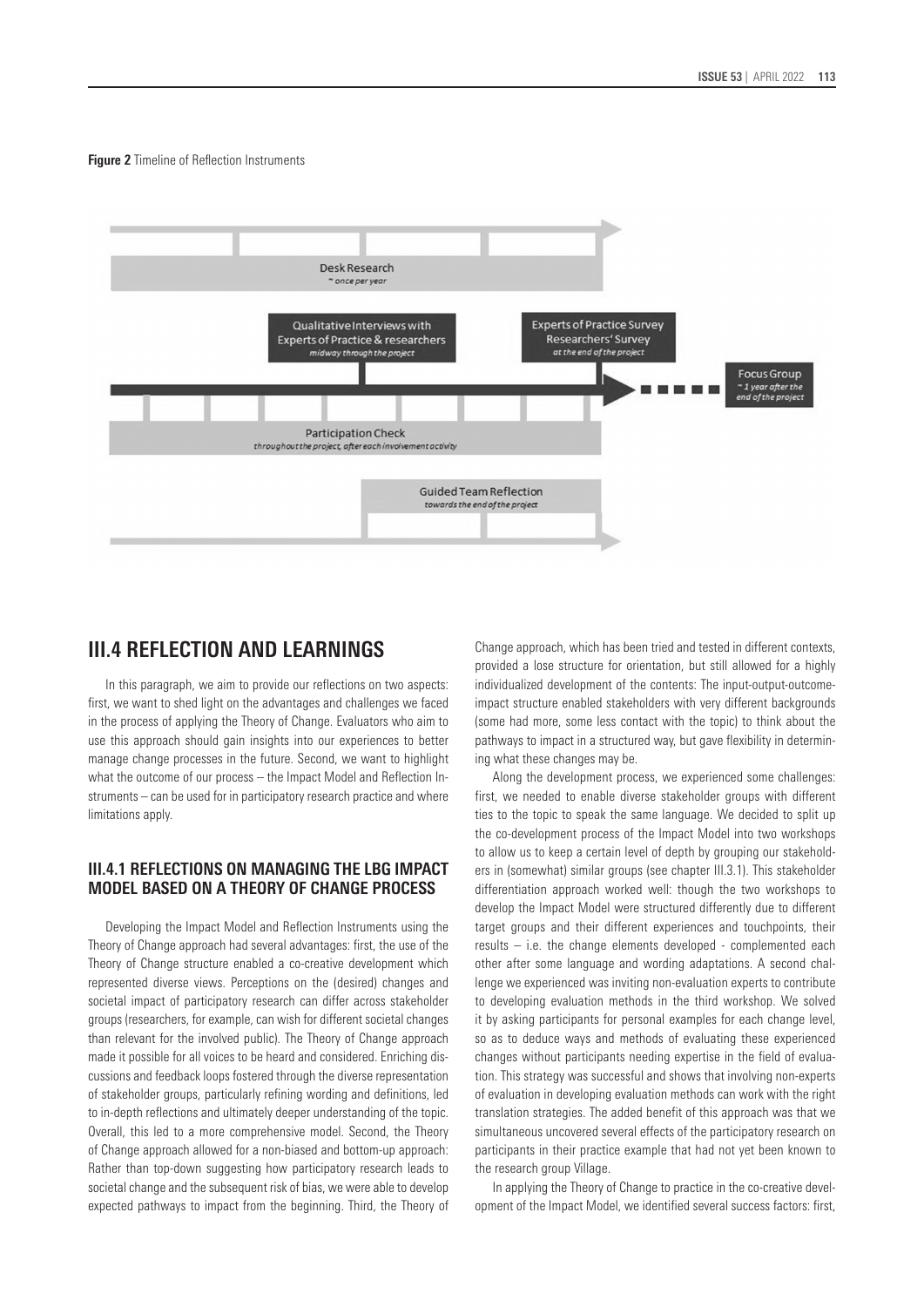the mindset behind such a process is key. Unless organizers consciously decide to let go of power and control and transfer it to participants, they are likely to remain dominant of the agenda and will not benefit from the different perspectives involved. This requires a true understanding of the aims and the process, buy-in from all team members and challenges traditional leadership roles. Second, excellent facilitation skills are required. Our aim was complex and needed a careful translation to the context of our stakeholders, clear processes and structures and well-defined tasks so as to enable high-quality input of participants. We recommend using an external (expert) facilitator so as to enable the different stakeholders to speak at eye-level (in line with Plottu & Plottu 2011), while allowing the organizers of the process to step back. In our case, we highly benefitted from an external facilitator guiding the process with extensive knowledge on the Theory of Change, but from a different field and context. As the facilitator was not affiliated to any of the stakeholder groups present, they provided an outsider view, which prevented bias and conflict. Third, a proper Theory of Change process requires resources and dedication. In our case we had to pay meticulous attention to detail in the use and connotation of certain words when naming and defining each impact element. This reflection process required us to regularly step back, review and revisit the Impact Model at a later stage to ensure a balanced view. This took more time than anticipated. These implementation costs should be considered in advance. Finally, we used the Theory of Change approach to develop an Impact Model and Reflection Instruments that would allow a comparison between different participatory research projects on the basis of the participatory research approaches applied. Applying the framework to a specific research project, however, would mean that a direct comparison of evaluation results across different research projects is made more difficult, meaning comparability and transferability can be impaired. This tailored approach makes sense, as the Theory of Change approach particularly enables an impact orientation of a research project, which can differ strongly even within a specific field. Yet, being aware of this downside should allow a proper consideration if the purpose of the Theory of Change approach fits the aim. To enable an impact-oriented view, a project could also apply certain principles of a Theory of Change structure, rather than fully embracing the whole process.

### **III.4.2 PRACTICAL USE**

Researchers can use the Impact Model to plan the societal impact of their participatory research activities. The model allows to explore different change levels in participants, which ultimately lead to research uptake and societal impact of participatory research. The Reflection Instruments, at the same time, provide a set of different methods and tools to evaluate these societal changes. They can be used as a complete set or selectively (e.g. by merely integrating specific question items into existing evaluation instruments). Moreover, the planning tool – the interactive Impact Model – allows to explore how each of these changes could be evaluated individually. Therefore, researchers can select the anticipated changes most important to them. Each change is backed with various evaluation suggestions using different methodologies. Researchers can thus easily integrate individual evaluation items into existing evaluation instruments and structures (e.g. mandatory evaluations), making use of them for their own purpose. As they are deduced from real-life practice examples, they are easy to implement into practice. Finally, the Impact Model and Impact Reflection Instruments offer a new angle on theorybased evaluation: rather than focused on a specific research project or a research discipline, the Impact Model and Impact Reflection Instruments systematically uncover societal changes due to the participatory research approach applied. They therefore provide increased comparability to participatory research across different disciplines and fields.

The Impact Model and Reflection Instruments are designed for researchers and research teams as a useful tool to plan and establish feedback mechanisms in a simple and practical way. Reflection Instruments do not replace a thorough and academically rigid external evaluation, but should rather provide immediate feedback through monitoring throughout and after the participatory research activities. Researchers should be enabled to strategically plan for the societal impact of their participatory research activities, as well as to autonomously receive feedback. This should empower them to continuously strive for and improve the societal impact orientation of their participatory research so as to increase the chances of research uptake and societal impact.

#### **III.4.3 LIMITATION AND NEXT STEPS**

The strong orientation towards practicability and usability of the Impact Model and the Reflection Instruments explains why their development relied largely on a bottom-up approach based on practical experience and examples. While the Theory of Change approach provided a strong structure, we purposefully did not rely on existing measurement frameworks in literature, but deliberately decided on a purely bottom-up approach to develop Reflection Instruments and its indicators. Although the literature is inconsistent, this approach could create tension with existing frameworks. What is more, while the input of stakeholders involved in the development of the Impact Model largely overlapped, the quantity of stakeholders involved was limited. Finally, the practice orientation towards a specific project in the development of the Impact Model and Reflection Instruments facilitated the process, but this close practice-oriented view may have led to blind spots in fields not represented in the co-development process. The Impact Reflection Instruments were initially set out to be applied and tested in a pilot run in cooperation with the LBG mental health research group Village. However, due to the developments of the Covid-19-pandemic, these plans had to be put on hold. Thus, it remains to be seen whether the Reflection Instruments can be useful and applicable to different participatory research projects in different contexts.

To validate the applicability of the Impact Model and Reflection Instruments in other contexts, we therefore aim to test them in different participatory research projects across various fields and disciplines, contexts and operating under different scopes and time spans. The aim is to identify whether the Reflection Instruments provide valuable feedback for a variety of application contexts and to refine them further to respond to varying demands that may arise in the application process.

## IV CONCLUSION

Societal impact of research receives increasing attention across different national research landscapes as the wider benefits and impacts of research activities for societies at large come into scope. Despite disciplinary differences in impact definitions and evaluations, there is a general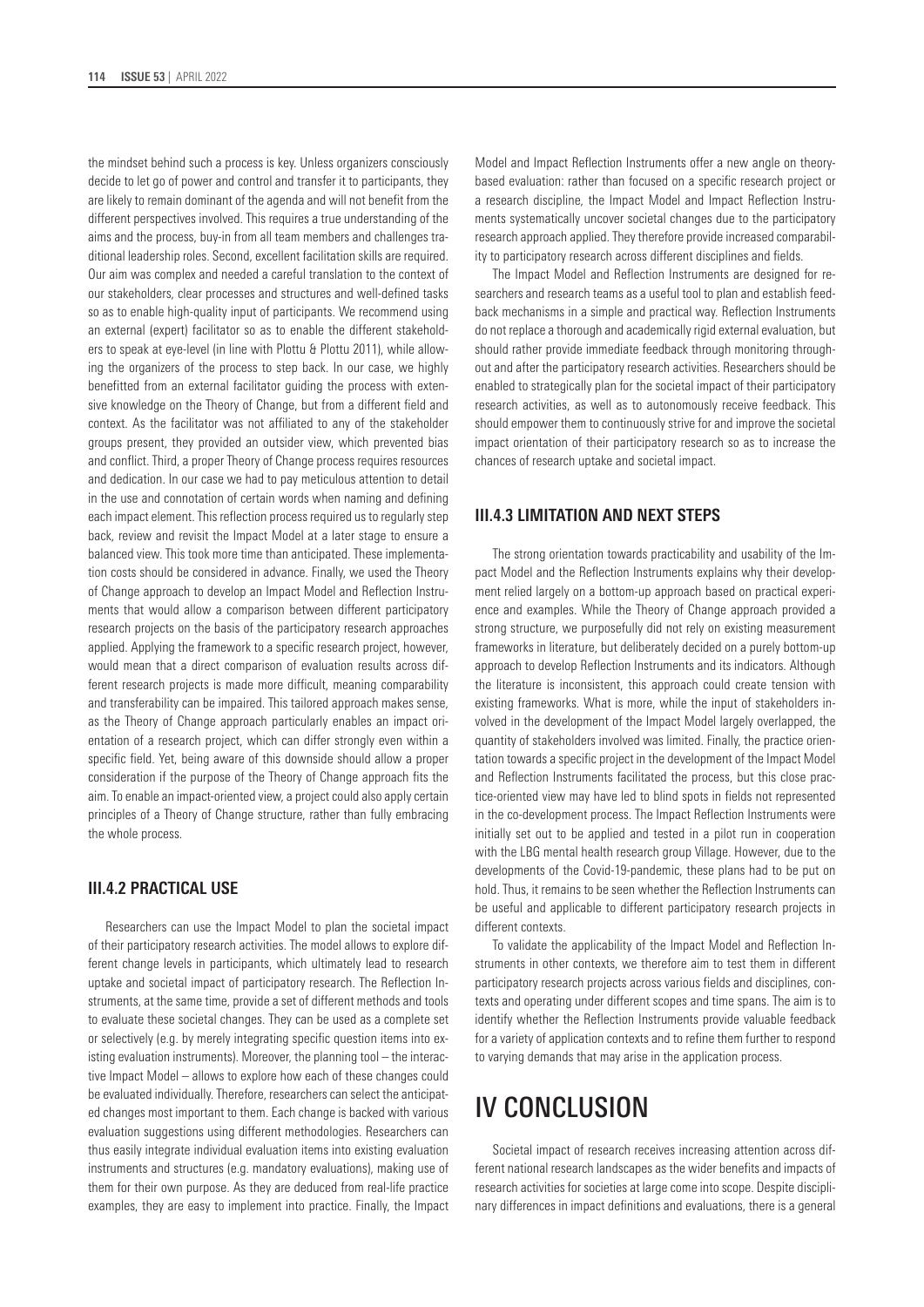and increased understanding across basic, theoretical and more practically, applied research fields that societal relevance of research activities should be strived for without compromising research autonomy. In fact, finding a balance between the autonomy of science and its aspiration to be societally relevant lies at the heart of most impact debates. Also, collaborative and participatory research work and involvement activities are increasingly considered central for leveraging societal research impact and the significance of building and facilitating sustainable relationships between researchers and other non-academic stakeholders is being more and more acknowledged.

To make societal impact reflections and evaluation processes an integral part of participatory research processes, different incentives have to be set that consider the time, costs and expertise needed. Instead of rewarding individual researchers and projects for achieving impact based on narrow indicators, funding schemes should be directed towards creating research environments and organizational structures that foster participatory endeavors, relationships building and regular exchange with different stakeholder groups. On a more individual level, researchers should receive training and methodological tools and expertise in order to build capabilities for participatory research processes, including impact evaluation and reflection.

The Impact Model and Reflection Instruments were designed and cocreated as easy to use and adaptable tools to support researchers navigate through their participatory research projects, to reflect and anticipate some of the impacts arising from them and to check and evaluate the feedback from both co-researchers and other stakeholders involved in the project. While the focus here is on participatory research projects, we also strongly encourage researchers in different research contexts, projects and across disciplinary fields to use the Impact Model and Reflections Instruments in order to see how it can be utilized and adapted differently and also to derive more generalizable information and recommendations for further enhancements.

While there are different evaluation approaches to uncover the societal impact of participatory research, no standardized framework has been defined as of yet. The Theory of Change approach, however, is commonly used for societal impact evaluation and participatory research. We introduced a co-creative and bottom-up development of an Impact Model based on the Theory of Change approach to complement existing literature from a practice- and stakeholder-based perspective. In addition, we shed light on the application of a Theory of Change approach in practice. We shared advantages of the process, challenges we faced and how we addressed them, as well as essential factors for successful use of the Theory of Change approach. These reflections should help evaluators who aim to make use of the Theory of Change in contexts relevant to their work guide their application process.

## **REFERENCES**

**Arnstein, S. R.** (1969). A ladder of citizen participation. Journal of the American Institute of Planners, 35(4), 216-224.

Barber R, Boote JD, Parry GD, Cooper CL, Yeeles P, Cook S. (2012). Can the impact of public involvement on research be evaluated? A mixed methods study. Health Expectations, 15.

**Baum, F., MacDougall, C., Smith, D.** (2006). Participatory Action Research. Journal of Epidemiology and Community Health, 60, pp.854-857. Beck, S., Bergenholtz, C., Bogers, M., Brasseur, T.M., Conradsen, M.L., Di Marco, D., Distel, A., Dobusch, L., Dörler, D., Effert, A., et al. (2020) The open innovation in science research field: A collaborative conceptualisation approach. Industry and Innovation.

**Belcher, B.M., Davel, R., Claus, R.** (2020). A refined method for theorybased evaluation of the societal impacts of research. MethodsX, 7.

**Boivin, A., L'Espérance, A., Gauvin, F.P., Dumez, V., Macaulay, A.C., Lehoux, P., et al.** (2018). Patient and public engagement in research and health system decision making: A systematic review of evaluation tools. Health Expectations, 21(6), pp.1075–84.

**Bonney, R., Cooper, C.B., Dickinson, J., Kelling, S., Phillips, T.B., Rosenberg, K.V., Shirk, J.** (2009). Citizen Science: A Developing Tool for Expanding Science Knowledge and Scientific Literacy. Bioscience, 59(11), p.977–984.

**Bornmann, L**. (2012). What is societal impact of research and how can it be assessed? A literature survey. Journal of the American Society for Information Science and Technology, 64(2), pp. 217-233.

**Bührer, S., Yorulmaz, M., Feudo, F., Reichmann, S., Gomez, L. B., Kinnula, M., van Laar, M., Balestrini, M., Stack, S., Rüfenacht, S., Riemenschneider, D.** (2021). Measuring the Impact of RRI. Lessons learned from Pilot Action 1 of the Social Lab No. 15 SwafS. NewHorrizon

**Caracelli, V.J., Greene, J.C.** (1997). Crafting Mixed-Method Evaluation Designs. New Directions for Evaluation, 74, pp.19-32

**Cargo, M., Mercer, S. L.** (2008). The value and challenges of participatory research: Strengthening its practice. Annual Review of Public Health, 29, pp- 325-350.

**Cousin, J.B., Whitmore, E.** (1998). Framing participatory evaluation. In: Understanding and practicing participatory evaluation. (Ed) Whitemore, E., New directions for evaluation (Vol. 80, pp. 5-23). San Francisco: Jossey-Bass

**Donovan, C., Hanney, S.** (2011). The 'Payback Framework' explained. Research Evaluation, 20(3), pp.181–183.

**Felt, U., Fochler, M.** (2018). The societal impact of social science knowledge in Austria: Impact pathways, measurements, potential. An explorative study, commissioned by the Austrian Council for Research and Technology Development. Retrieved from [https://www.rat-fte.at/files/](https://www.rat-fte.at/files/rat-fte-pdf-en/documents/publications/190124_Societal_Impact_Felt_Fochler%202018.pdf)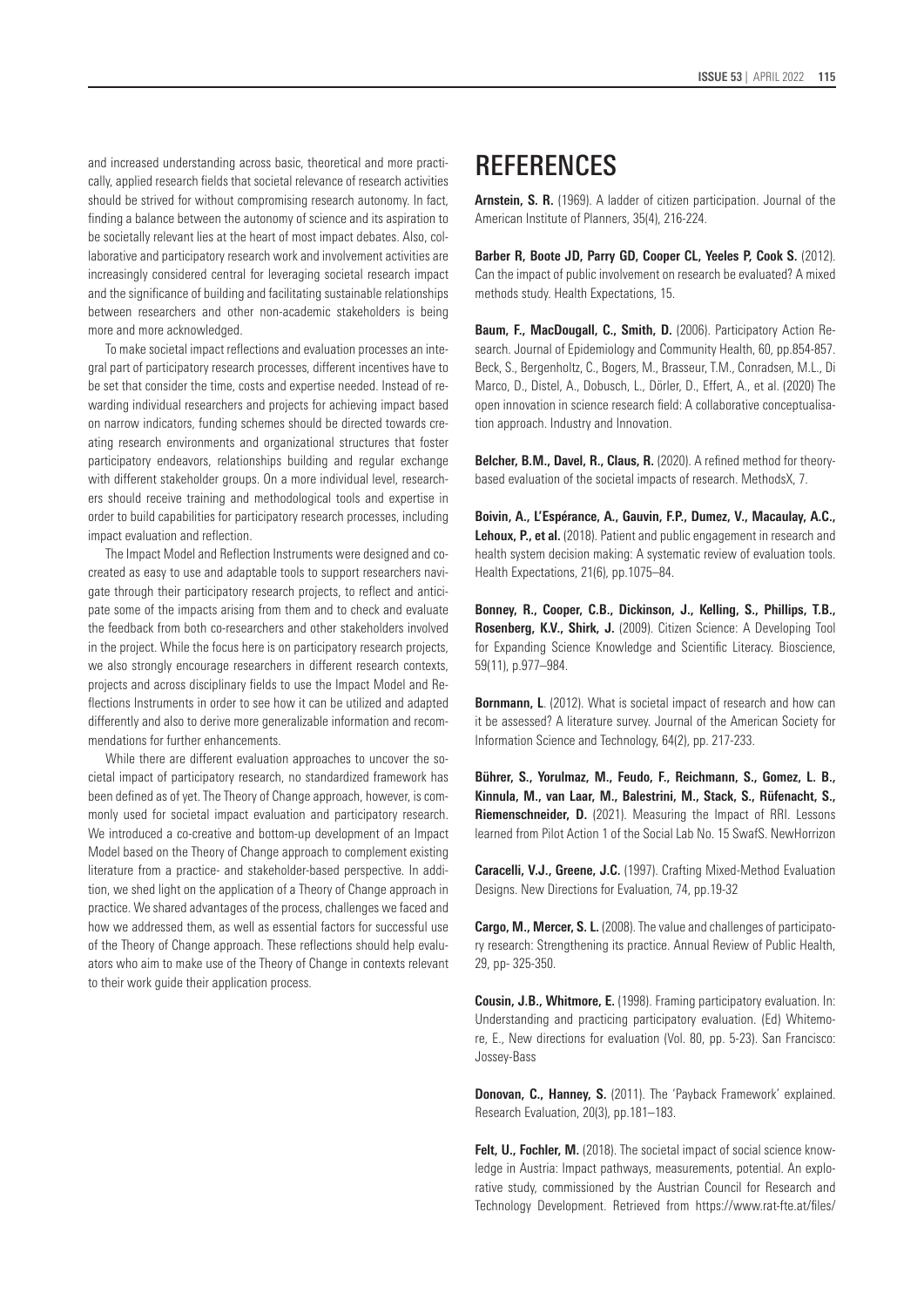[rat-fte-pdf-en/documents/publications/190124\\_Societal\\_Impact\\_Felt\\_](https://www.rat-fte.at/files/rat-fte-pdf-en/documents/publications/190124_Societal_Impact_Felt_Fochler%202018.pdf) [Fochler%202018.pdf](https://www.rat-fte.at/files/rat-fte-pdf-en/documents/publications/190124_Societal_Impact_Felt_Fochler%202018.pdf)

**Gallivan J., Kovacs Burns K., Bellows M., Eigenseher C.** (2012). The many faces of patient engagement. Journal of Participatory Medicine 32(4). Retrieved from http://www.jopm.org/evidence/research/ 2012/12/26/the-many-faces-of-patient-engagement/

**Greenhalgh, T., Raftery, J., Hanney, S., Glover, M.** (2016). Research impact: a narrative review. BMC Medicine, 14(78).

Hayes, H., Buckland, S., Tarpey, M. (2012). Briefing notes for researchers: public involvement in NHS, public health and social care research. Eastleigh, England: INVOLVE.

**Hoekstra, F., Mrklas, K. J., Khan, M., McKay, R. C., Vis-Dunbar, M., Sibley, K. M., Nguyen, T., Graham, I. D., SCI Guiding Principles Consensus Panel, Gainforth, H. L.**(2020). A Review of reviews on principles, strategies, outcomes and impacts of research partnerships approaches: A first step in synthesizing the research partnership literature. Health Research Policy and Systems, 18(1), pp.1-23.

**Kieslinger, B., Schäfer, T., Heigl, F., Dörler, D., Richter, A., Bonn, A.**  (2018). Evaluating citizen science: Towards an open framework. In Citizen Science: Innovation in Open Science, Society and Policy. (Ed) Hecker, S., Haklay, M., Bowser, A., Makuch, Z., Vogel, J., Bonn, A. UCL Press: London, UK, 2018; pp.81–95.

**Klein, J.T.** (2013). The Transdisciplinary Moment(um). Integral Review 9, 189–199.

**Muhonen, R., Benneworth, P., Olmos-Penuela, J.** (2019). From productive interactions to impact pathways: Understanding the key dimensions in developing SSH research and societal impact. Research Evaluation, 29(1).

**Oancea, A.** (2013). Interpretations of Research Impact in Seven Disciplines. European Educational Research, 12(2).

**Owen, R., Pansera, M.** (2019). Responsible Innovation and Responsible Research and Innovation. In: Handbook on Science and Public Policy. (Ed) Simon, D., Kuhlmann, S., Stamm, J., Canzler, W. Edward Elgar publishing.

**Patton, M. Q.** (1994). Developmental Evaluation. Evaluation Practice, 15(3), pp.311–319.

**Pawson, R. A. Y., Tilley, N.** (1994). What Works in Evaluation Research? The British Journal of Criminology 34(3), pp.291-306.

**Phillips, T., Porticella, N., Constas, M., Bonney, R.** (2018). A Framework for Articulating and Measuring Individual Learning Outcomes from Participation in Citizen Science. Citizen Science: Theory and Practice, 3(2), p.3.

**Phipps, D., Cummings, J., Pebler, D., Craig, W., Cardinal, S.**, (2016). The Co-produced Pathway to Impact Describes Knowledge Mobilization Processes. Journal of Community Engagement and Scholarship, 9(1).

**Plottu B., Plottu E.** (2011). Participatory Evaluation: The Virtues for Public Governance, the Constraints in Implementation. Group Decision and Negotiation, 20 (6), pp.805-824.

**Reed, M.S.** (2016). The Research Impact Handbook, Fast Track Impact

**Reed, M.S., Duncan, S., Manners, P., Pound, D., Armitage, L., Frewer, L., Thorley, C., Frost, B.** (2018). A common standard for the evaluation of public engagement with research. Research for All, 2(1), pp 143–162.

**Reed, M.S., Ferré, M., Martin-Ortega, J., Blanche, R., Lawford-Rolfe, R., Dallimer, M., Holden, J**. (2021). Evaluating impact from research: A methodological framework. Research Policy, 50(4).

**Rymer, L.** (2011). Measuring the impact of research—The context for metric development. Turner, Australia: The Group of Eight.

**Smith, K., Bandola-Gill, J., Meer, N., Stewart, E., Watermeyer, R.**  (2020). The Impact Agenda. Controversies, Consequences and Challenges. Policy Press.

**Smits, P.A., Champagne, F.** (2008). An Assessment of the Theoretical Underpinnings of Practical Participatory Evaluation. American Journal of Evaluation, 29(4), pp.427-442.

**Spaapen, J., van Drooge, L., Propp, T., Shinn, T., Marcovich, A.** (2011). Social Impact Assessment Methods for research and funding instruments through the Study of Productive Interactions between science and society. SIAMPI final report, [http://www.siampi.eu/Content/](http://www.siampi.eu/Content/SIAMPI_Final%20report.pdf) [SIAMPI\\_Final%20report.pdf,](http://www.siampi.eu/Content/SIAMPI_Final%20report.pdf) [www.siampi.eu](http://www.siampi.eu)

**Staley K.** (2015). Is it worth doing? Measuring the impact of patient and public involvement in research. Research Involvement and Engagement. Turnbull, B. (1999). The mediating effect of participation efficacy on evaluation use. Evaluation and Program Planning, 22, pp.131-140.

**UKRI website** (2021). Defining Impact. [https://www.ukri.org/councils/](https://www.ukri.org/councils/esrc/impact-toolkit-for-economic-and-social-sciences/defining-impact/) [esrc/impact-toolkit-for-economic-and-social-sciences/defining-impact/](https://www.ukri.org/councils/esrc/impact-toolkit-for-economic-and-social-sciences/defining-impact/) Accessed on 27 October 2021.

**Van den Akker, W., Spaapen, J.** (2017). Productive interactions: societal impact of academic research in the knowledge society, LERU position paper. [https://www.leru.org/publications/productive-interactions-societal](https://www.leru.org/publications/productive-interactions-societal-impact-of-academic-research-in-the-knowledge-society)[impact-of-academic-research-in-the-knowledge-society](https://www.leru.org/publications/productive-interactions-societal-impact-of-academic-research-in-the-knowledge-society)

**Vaughn, L. M., & Jacquez, F.** (2020). Participatory Research Methods – Choice Points in the Research Process. Journal of Participatory Research Methods, 1(1).

**Wehn, U., Gharesifard, M., Ceccaroni, L., Joyce, H., Ajates, R., Woods, S.M., Bilbao, A., Parkinson, S., Gold, M., Wheatland, J.** (2021). Impact Assessment of Citizen Science: state of the art and guiding principles for a consolidated approach. Sustainability science, 16, pp.1683-1699.